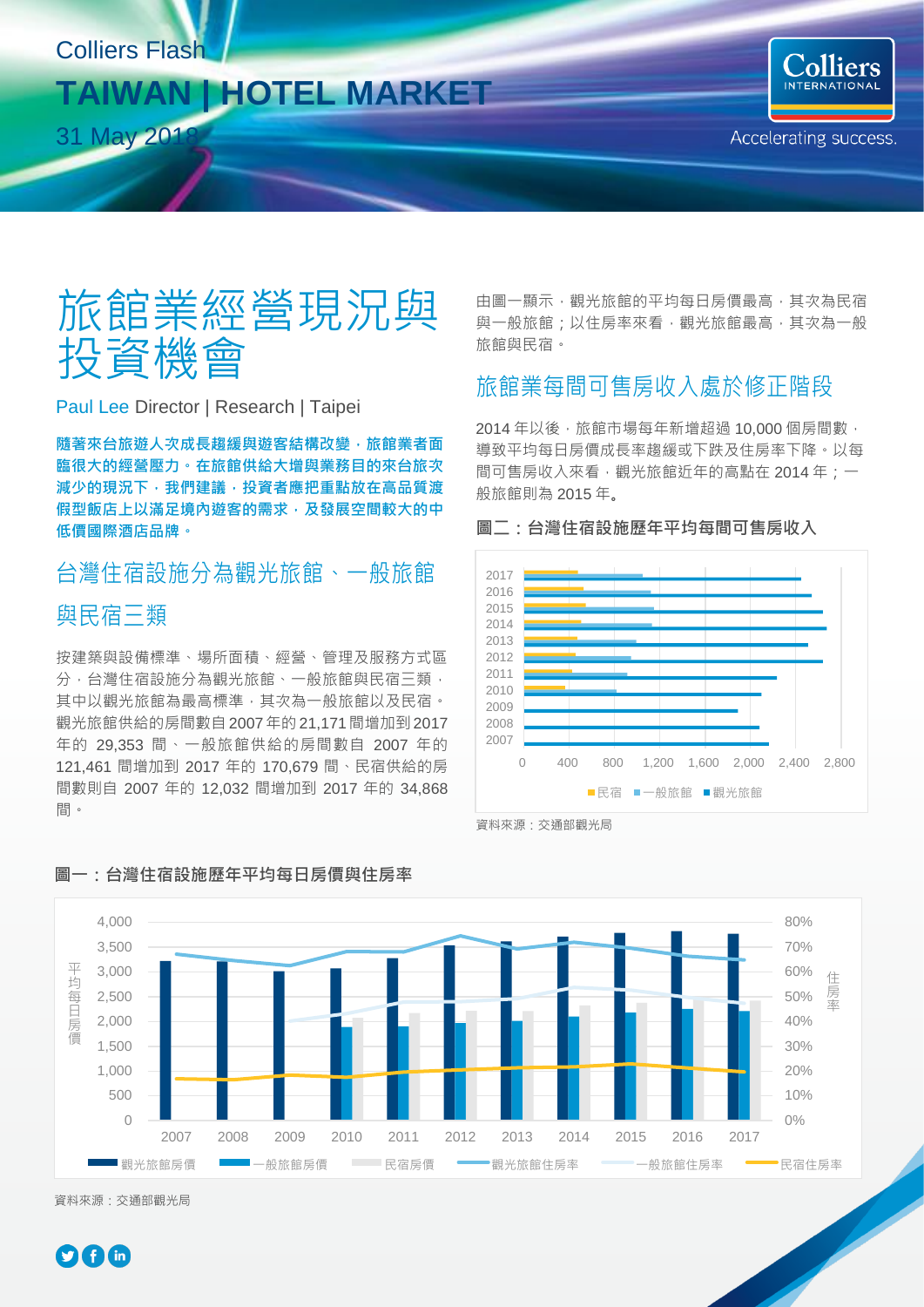以台北市觀光旅館市場來看,2017 年的平均每日房價為 4.384 元台幣 (146.1 元美金)、住房率為 73.2%, 平均每間 可售房收入為 3,209 元台幣 (107 元美金)。

在每房面積 13 坪 (即 43 平方米) (含公設面積)的假設下, 業者要在台北市承租 A 級或頂級大樓經營觀光旅館,必須 將每間可售房收入提高到新台幣 4,500 元以上才可以將租 金成本佔客房收入的比率壓低到 20%以下。

## **每坪月租金 每間可售房收入 2,200 2,600 3,000 3,400** 3,000 32% 38% 43% 49% 3,500 27% 32% 37% 42% 4,000 24% 28% 33% 37% 4,500 21% 25% 29% 33% 5,000 19% 23% 26% 29% 5,500 17% 20% 24% 27% 6,000 16% 19% 22% 25% 6,500 15% 17% 20% 23%

#### **表一:租金成本佔客房收入的比率模擬**

資料來源:高力國際

### 旅館業面臨的挑戰

#### 商務目的的來台旅客人次減少

儘管來台旅客人次連續三年超過一千萬,但以商務目 的來台的人次卻從 2007 年的高峰 106 萬人減少到 2017 年的 83 萬人。



#### **圖三:歷年來台旅客人次及商務人士佔比**

資料來源:交通部觀光局

#### > 國人出國人次大幅增加排擠國內旅遊需求

歷年國人出國人次均高於來台旅遊人次,2007 年到 2017 年此一差額的平均值約 367 萬人次。在廉價航空 公司機位供應數大幅成長及日圓相對便宜等因素下, 自2015年起國人出國人次每年皆增加百萬以上,又, 來台旅游人次達到千萬後增長趨緩,使此一差額在 2017 年達到 491 萬人次。

 16,000 14,000 千 12,000 人 10,000 8,000 6,000 4,000 2,000 - 2009 , 010 01, 01, 01, 01, 01 01, 01 ■國人出國人次 ■■出國人次減來台人次 ━━━平均值



據統計,觀光旅館的住宿者中有 45%係屬國人。因此, 國人出國人次大幅增加可能使國人減少在國內旅遊的 次數,降低國內的住宿需求。2017 年國人國內旅遊人 次 1.83 億人次,較 2016 年的 1.9 億人次減少約 700 萬人次。

**圖五: 歷年國人國內旅游人次** 



資料來源:交通部觀光局

#### > 非傳統住宿設施的興起

近年許多住宅透過 Airbnb 與線上訂房網站招攬旅客, 或國人著迷於露營旅遊的戶外活動,使旅館業面臨另 類的競爭。



資料來源:交通部觀光局